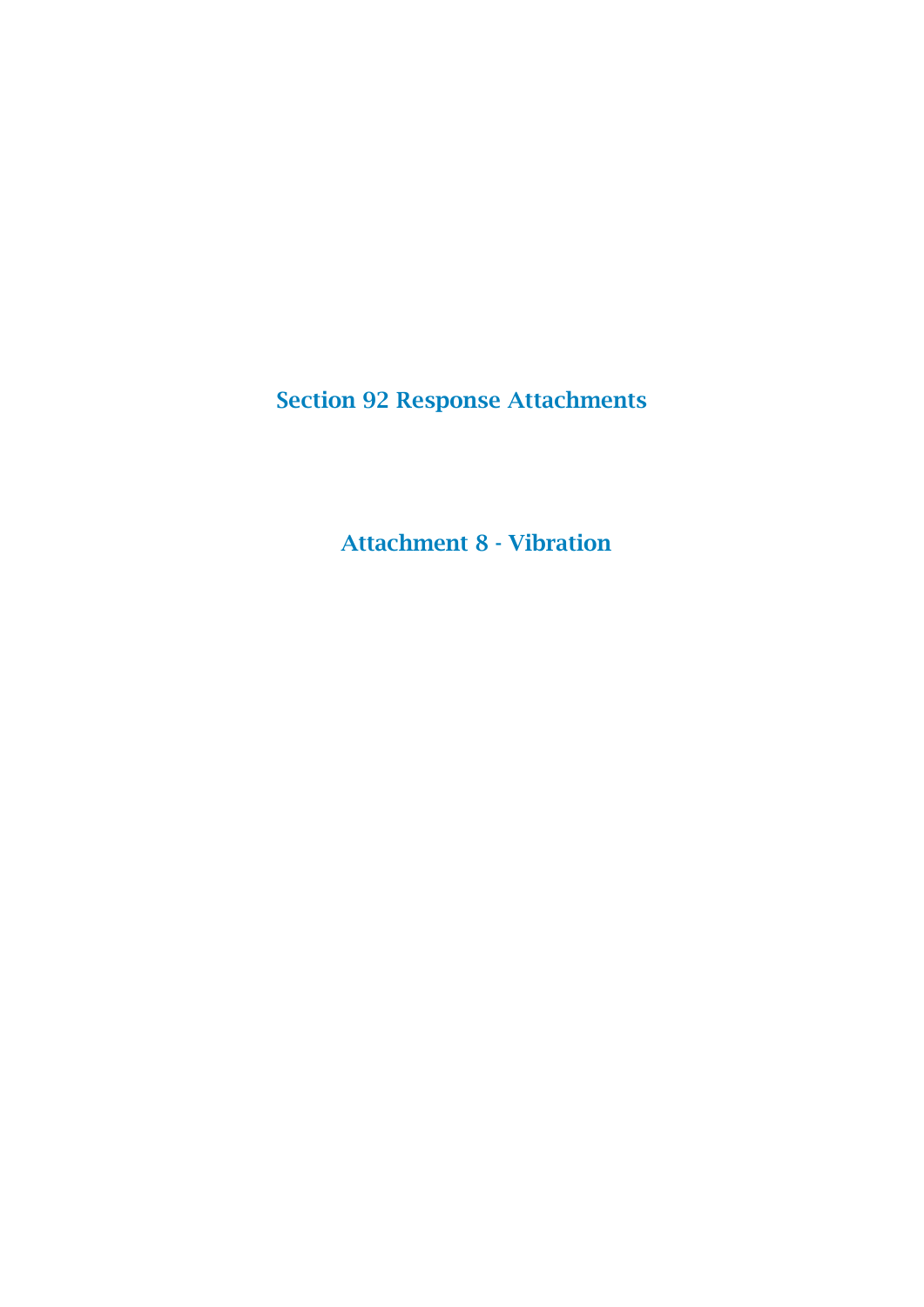

T&T Ref: 27993 12 December 2012

Watercare Services Limited c/- Central Interceptor Project Team Aecom PO Box 4241 Shortland Street

Attention: Alia Cederman

Dear Ms Cederman

# Central Interceptor - Main Project Works s92 Response Vibration

We have reviewed the s92 issues raised by Auckland Council's advisors Styles Group in respect to vibrations and have prepared the following additional information.

### Issues Raised

The principal issue identified by Styles Group in the s92 request (letter from Styles Group dated 24 September 2012) is the unqualified use of the DIN4150 provisions for limiting the effects of vibrations on dwellings in the proximity of the construction works. Styles Group considers the DIN4150 recommendations are likely to be too restrictive on the works as most New Zealand dwellings have much greater tolerance to withstand higher levels of vibration without damage.

Styles Group references work currently in progress at the Waterview Connection project where blasting methods and rock breakers are being used to excavate basalt rock in close proximity to dwellings. Dilapidation (condition assessment) surveys of the dwellings have been undertaken and the structures have been assessed to be adequate to sustain significantly higher levels of vibration.

Styles Group recommends that one or both of the following be considered as a modification to the proposed conditions

"i) That in the event of non-compliance, the vibration limit regime and flow chart be amended to allow for situations where a structure – specific structural evaluation has found that a particular structure is capable of withstanding greater levels of vibration than the DIN4150 limits or twice thereof.

#### And/or

ii) The Vibration Assessment is expanded to include a section that demonstrates that the proposed works can be carried out within the currently proposed constraints with a high level of confidence. Particular examples should include blasting and piling activities within 10-15 m of a dwelling whilst achieving an acceptable level of progress."



Tonkin & Taylor Ltd - Environmental and Engineering Consultants, 105 Carlton Gore Rd, Newmarket, Auckland, New Zealand PO Box 5271, Wellesley St, Auckland 1141, Ph: 64-9-355 6000, Fax: 64-9-307 0265, Email: auck@tonkin.co.nz, Website: www.tonkin.co.nz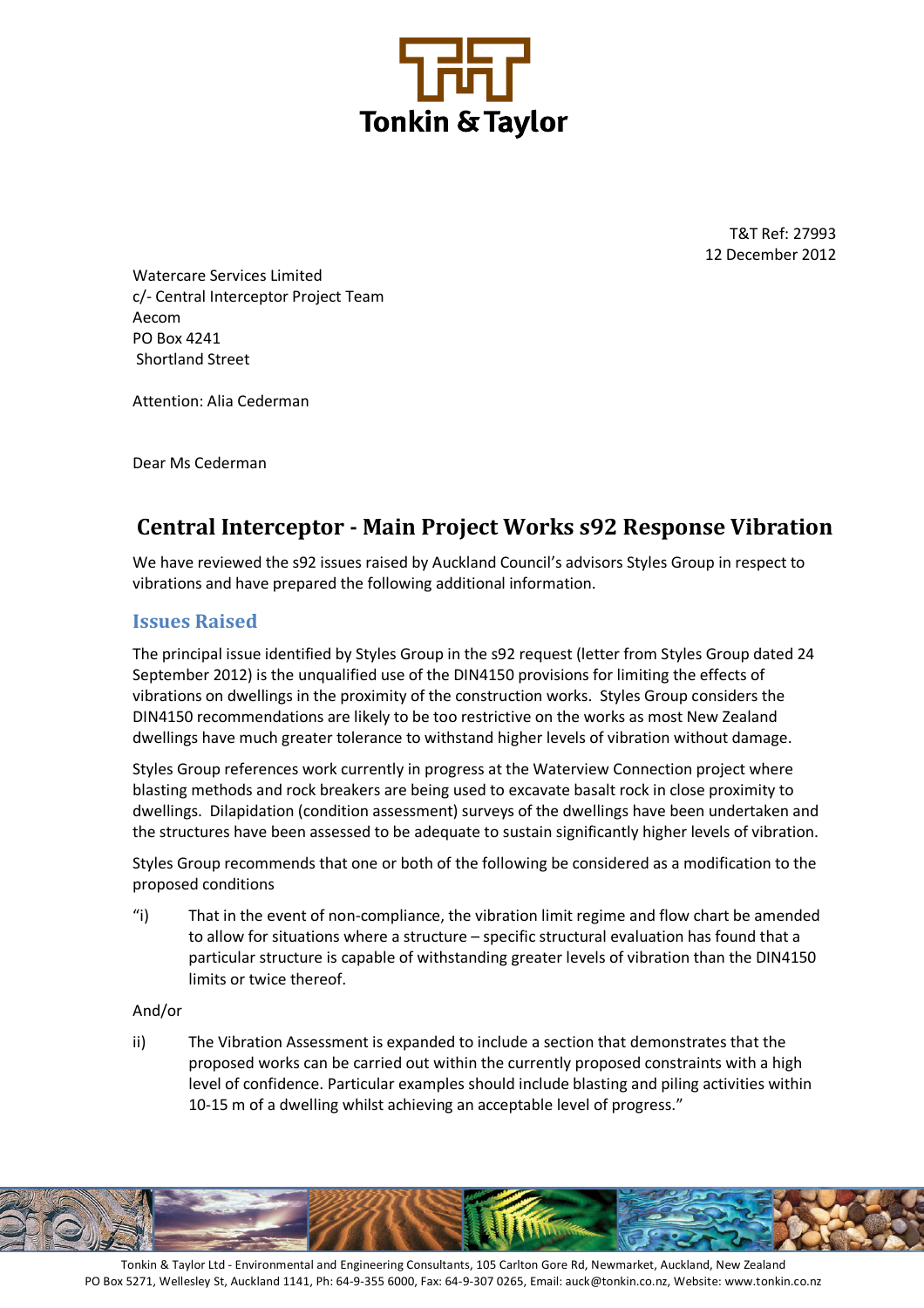## **Discussion**

The DIN4150 standard has been widely applied both in New Zealand and Internationally. It is acknowledged to be conservatively based and provides a high level of confidence that dwellings should not be damaged by the effects of vibrations. This applies to a wide range of structures such that it includes dwellings that include sensitive elements. Hence we agree that the great majority of dwellings should have capacity to sustain significantly higher levels of vibration without damage and, if a condition survey has been undertaken to confirm this, it should be possible to safely increase limits.

The limits recommended in the DIN4150 standard are determined at levels that are designed to ensure there is no reduction in the utility value of a building. This includes crack formation in wall plaster, enlargement of existing cracks and separation of positions. While the level of vibrations to cause structural damage is likely to be many times higher, any diminution of utility value will likely result in complaint. Further, the standard recognises that occupier's perception of vibrations will also impact greatly on their concern for the potential damaging effects of vibration. This may also be alleviated if a condition evaluation has been undertaken to demonstrate the resilience of the structure.

It should be noted, however, that the predominant frequency of ground transmitted vibrations induced by blasting and construction activities are in the 15-30Hz range and the corresponding tolerance levels of people for physiological effects will often be lower than the structural limits, particularly if they are set higher than the DIN 4150 levels for a specific dwelling. (Noise will also be a significant if not dominant factor.) Therefore, it may be necessary to develop alternative solutions in consultation with any affected neighbours for any increase in vibration levels based on condition of the dwelling and tolerance of occupiers. Periodic vacation of the property while specific works are carried out may be an option.

Experience at Waterview has demonstrated that this is manageable but practically needs to be addressed closer to the time of undertaking the works. This is possible when site specific condition evaluations are carried out and current owners / occupiers can be consulted.

In the event that an alternative solution cannot be developed with the owner/occupier, we agree that the cost of works will increase and a risk provision will need to be provided. We do, however, expect the work can, if necessary, be practicably completed using the DIN 4150 Standard criteria. We have experience of successfully using these criteria carrying out blasting and excavating of basalt to within 5m of dwellings on a large site at the Brightside Hospital.

## **Summary**

It is agreed that the proposal suggested by Styles Group could improve the efficiency of the works provided alternative solutions can be developed in consultation with affected neighbours. This requires the structural condition evaluation of the potentially affected dwellings be completed to confirm the increased integrity and to accurately assess risk to utility. Provided this is undertaken and submitted for approval of the Consents Manager, and any potential for disturbance and complaint (of both vibration and noise) by the occupier can be adequately addressed, we would support the first recommendation of Styles Group.

We would note that, if this is not acceptable or alternative solutions with neighbours are not available, it is still expected to be possible to complete the works under the proposed conditions. This standard has been applied successfully internationally and in New Zealand for many construction projects. It is accepted that significant constraints may result in increased costs and